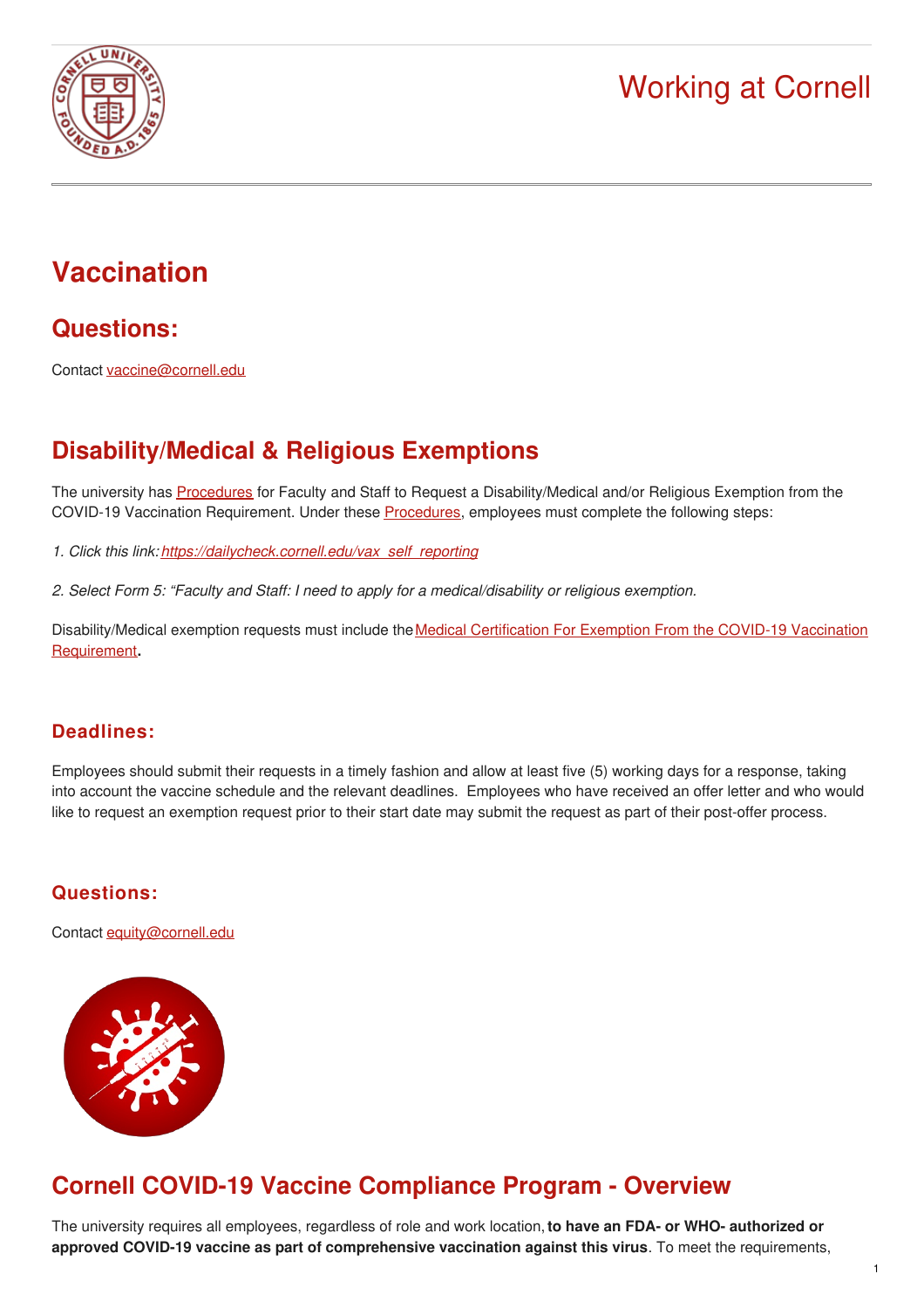faculty and staff must upload proof of vaccination to the Daily Check **or** have obtained a university-approved disability/ medical or religious exemption from the mandate, by the dates outlined below.

#### **Booster requirement**

As of April 11, 2022, the booster is strongly recommended and no longer required.*(see booster eligibility below).*

#### **New hires**

Effective January 1, 2022, all new Cornell hires must meet the vaccine requirement before they start work. Failure to demonstrate compliance with this requirement prior to the first day of work may result in the delay of employment with Cornell and may result in the offer of employment being rescinded.

The vaccine requirements apply to all Cornell faculty and staff members as well as temporary and casual employees, including those who work fully or partially from a remote location.

### **Booster Eligibility**

Currently, individuals are eligible for a booster shot**five** months after they have received their second vaccine dose (Moderna and Pfizer) and two months after they have received the Johnson & Johnson vaccine.

Please visit <https://www.cdc.gov/coronavirus/2019-ncov/vaccines/booster-shot.html> to learn more about your eligibility to receive a booster.

### **Vaccination/Booster Clinics**

Vaccination is free to all. The CDC offers a tool tosearch for [vaccination](https://www.vaccines.gov/) sites near you. Local health departments and local pharmacies also provide information on vaccination sites, including the Tompkins County Health [Department](https://tompkinscountyny.gov/health/covid19vaccinesites) website. Employees in New York state may take up to four [hours](https://hr.cornell.edu/covid/university-response/pay-time) off from work, with pay, to get vaccinated against COVID-19.

# **Proof of Vaccination**

After each vaccine dose, employees must enter that information i[nCornell's](https://covid.cornell.edu/vaccines/proof-of-vaccination/) vaccine registry via the Daily [Check](https://dailycheck.cornell.edu/login) portal. Entering information on the booster is recommended.

# **Cornell Vaccine and Booster Compliance Program FAQs**

#### **Vaccination Requirement**

**[**accordion]

#### **Q.1. What are the timelines to meet the vaccination requirement deadline?**

#### **Employees hired prior to Dec. 31, 2021**

- Vaccine requirement deadline: Fully vaccinated (two weeks after your final dose) or university-approved exemption on or before January 18, 2022
- As of April 11, 2022 the booster is strongly recommended and not required.*(see booster eligibility below)*

#### **New hires**

Effective January 1, 2022, all new Cornell hires must meet the vaccine requirement before they start work. Failure to demonstrate compliance with this requirement prior to the first day of work will result in the delay of employment with Cornell and may result in the offer of employment being rescinded.

Individuals are considered fully vaccinated two weeks after receiving their final dose schedule of an FDA- or WHOauthorized or approved COVID-19 vaccine.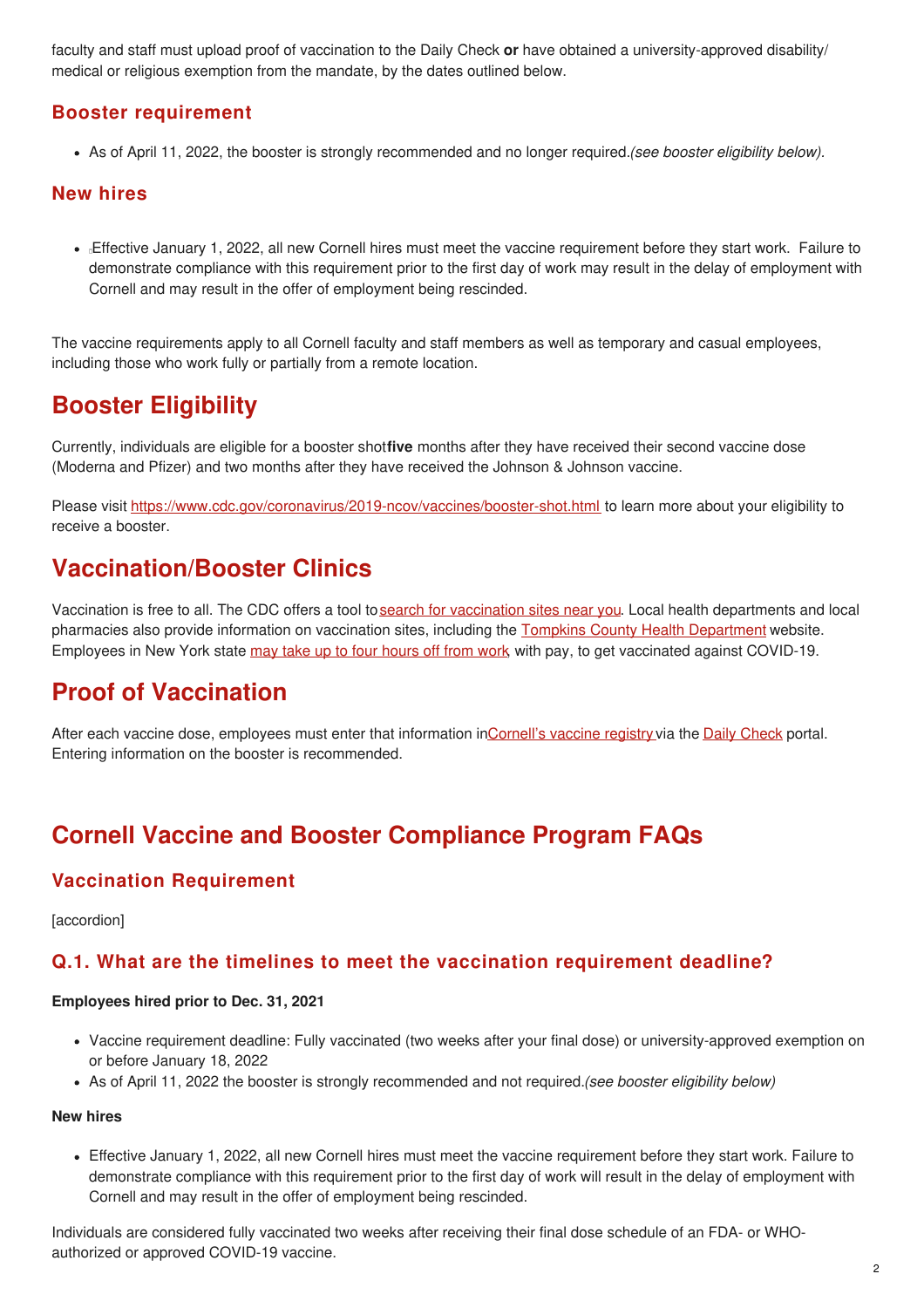#### **Q.2. I am working remotely; does the vaccine requirement apply to me?**

Yes. The vaccine requirement applies to all Cornell employees who are working partially- or fully- remote, in any location, and regardless of whether they are in a casual, temporary, regular full-time, or part-time status, unless they receive a medical/disability or religious exemption. This requirement covers employees who work for Cornell in states other than New York.

#### **Q.3. How do I request a disability/medical and/or a religious exemption to the vaccine requirement?**

Follow the Procedures for Faculty and Staff to Request a [Disability/Medical](https://hr.cornell.edu/sites/default/files/procedures_for_faculty_and_staff_to_request_a_medical_or_religious_exemption_to_covid-19_health_and_safety_protocols_oct._2021.pdf) and/or Religious Exemption from the COVID-19 Vaccination Requirement to complete and submit the required form(s) which are linked in the Procedures by the deadline stated in the Procedures.

#### **Q.4. Can I use a recent antibody test to prove my vaccination status?**

No. An antibody test cannot be used to meet the requirement.

#### **Q.5. I had a prior COVID-19 infection, is this allowable for compliance or exemption with the vaccination requirement?**

No. Prior COVID-19 infection is not sufficient to meet the requirement.

[/accordion]

#### **Booster Requirement**

**[accordion]**

#### **Q.6. I had a prior COVID-19 infection, when should I get a booster?**

Individuals who are fully vaccinated and have had COVID-19 are still recommended to get a booster. Generally, all individuals are eligible for a booster shot **five** months after they have received their second vaccine dose of a Moderna and Pfizer series and two months after they have received the Janssen/Johnson & Johnson vaccine.

The only exceptions are:

- If you currently or just recently have COVID-19, wait 2 weeks after your diagnosis and until you are asymptomatic before obtaining a booster.
- If you received monoclonal antibody or convalescent serum therapy to prevent COVID-19, wait for 30 days before getting a booster.
- If you received monoclonal antibody or convalescent serum therapy to treat COVID-19 (in other words, if the therapy was given after a diagnosis of COVID-19 was made), wait 90 days before getting a booster.
- Contact your primary care physician with any additional questions.

[/accordion]

### **General Questions**

#### **[accordion]**

#### **Q.7. If I want more information about COVID-19 vaccines, where can I find it?**

The CDC provides an excellent resource at Myths and Facts about [COVID-19](https://www.cdc.gov/coronavirus/2019-ncov/vaccines/facts.html) Vaccines | CDC; the New York State [Department](https://coronavirus.health.ny.gov/home) of Health also has an extensive website.

### **Q.8. I submitted proof of vaccination and got a message saying it was denied. What do I do?**